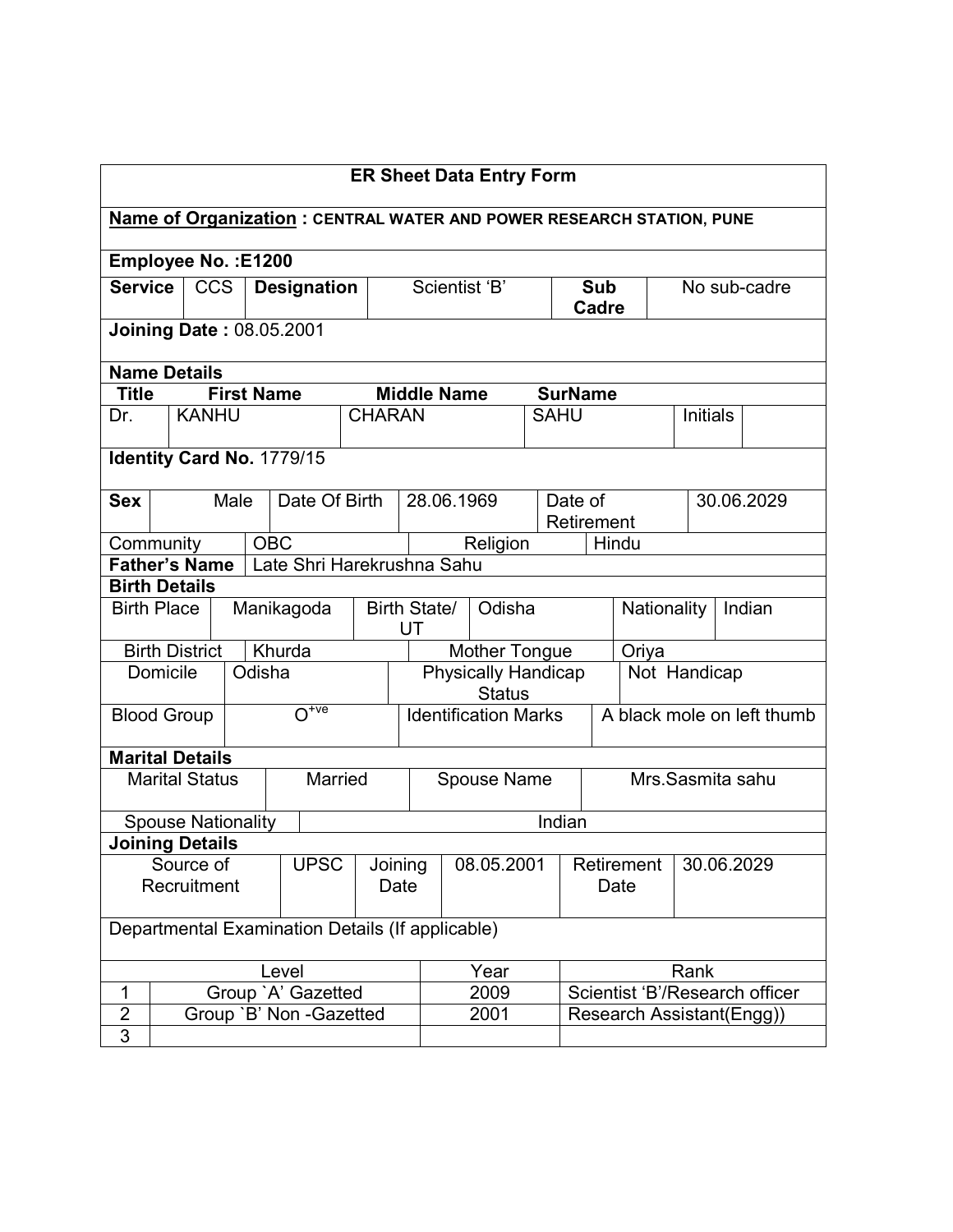| Name of Language | <b>Read</b>                          | <b>Write</b>      | <b>Speak</b>                  |
|------------------|--------------------------------------|-------------------|-------------------------------|
| Oriya            |                                      | ٦                 |                               |
| Hindi            | V                                    | V                 | V                             |
|                  |                                      |                   |                               |
|                  |                                      |                   |                               |
|                  |                                      |                   |                               |
|                  |                                      |                   |                               |
| English          | ٦                                    | N                 | V                             |
|                  |                                      |                   |                               |
|                  |                                      |                   |                               |
|                  | Languages known<br>Foreign Languages | .<br>$\mathbf{r}$ | $\mathbf{r}$ and $\mathbf{r}$ |

Details of deputation (if applicable)

| Name of the Office | Post held at that<br>time in parent office | Name of post<br>(selected for<br>deputation |       | Period of deputation |
|--------------------|--------------------------------------------|---------------------------------------------|-------|----------------------|
|                    | <b>NIL</b>                                 |                                             | Since | From                 |
|                    |                                            |                                             |       |                      |

## Details of Foreign Visit

| SI. | Place of Visit | Date of    | Post held at | Whether it  | Details of visit |
|-----|----------------|------------|--------------|-------------|------------------|
| No. |                | visit      | that time    | is a        |                  |
|     |                |            |              | personal    |                  |
|     |                |            |              | or official |                  |
|     |                |            |              | visit       |                  |
|     |                |            |              |             |                  |
|     |                | <b>NIL</b> |              |             |                  |
|     |                |            |              |             |                  |
|     |                |            |              |             |                  |

Transfer/Posting Detail (if applicable)

| $\sim$ $\sim$ $\sim$<br>'lace | າ - - - - -<br>ено<br><br>н | posting        |
|-------------------------------|-----------------------------|----------------|
|                               | since                       | r <sub>0</sub> |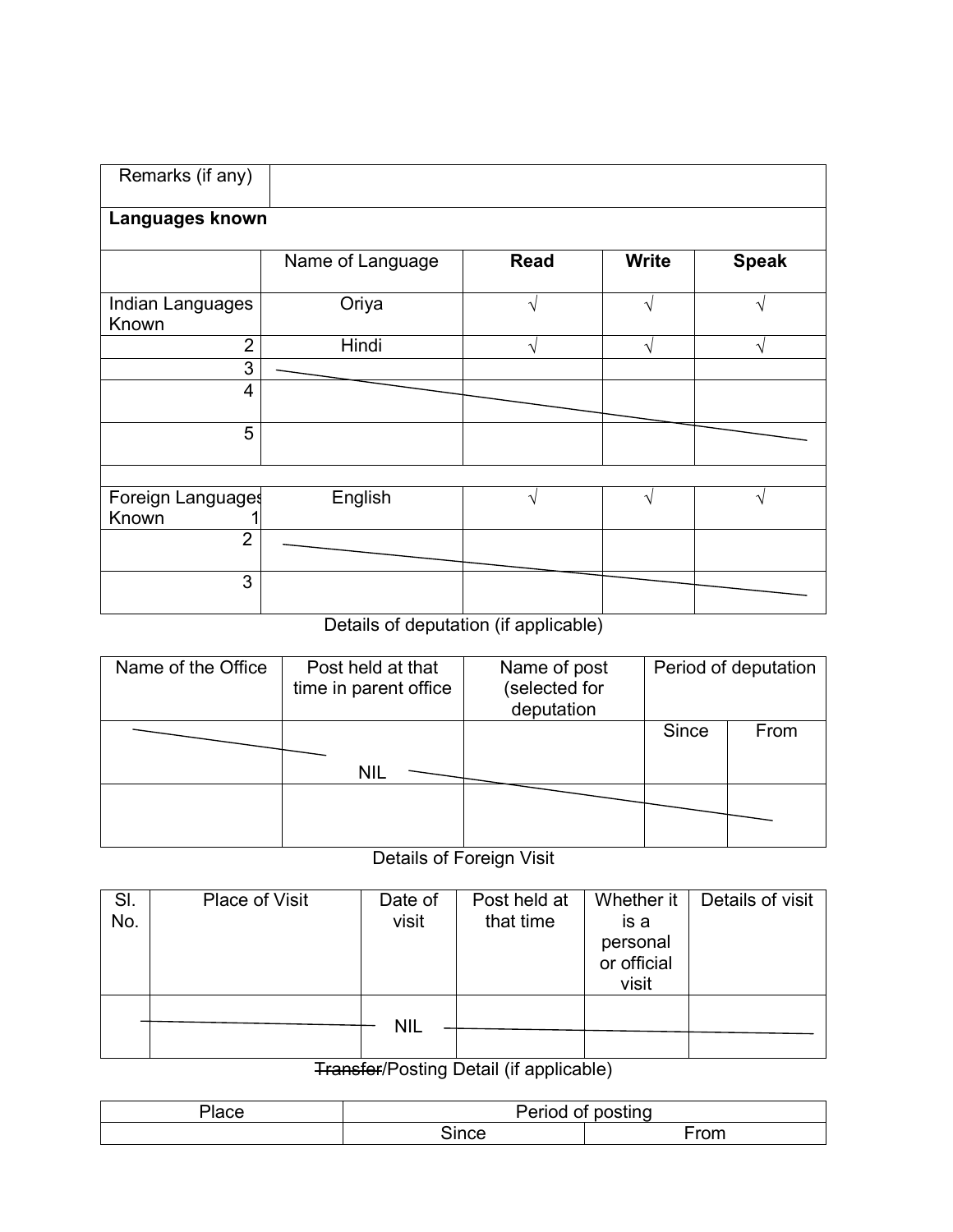| <b>Central Water and Power</b><br>Research Station,<br>PO: Khadakwasala R.S.,<br>Pune, PIN 411024. | May 2001 | Till date |
|----------------------------------------------------------------------------------------------------|----------|-----------|

| Qualification (Use extra photocopy sheets for multi qualifications, experience,<br>training, awards details) |                                          |                             |  |                     |                  |                          |                          |  |  |
|--------------------------------------------------------------------------------------------------------------|------------------------------------------|-----------------------------|--|---------------------|------------------|--------------------------|--------------------------|--|--|
| Qualification                                                                                                | <b>Discipline</b>                        |                             |  |                     | Specialization 1 |                          |                          |  |  |
| M.E                                                                                                          |                                          | <b>Civil Engineering</b>    |  |                     |                  |                          | Hydraulic and irrigation |  |  |
|                                                                                                              |                                          |                             |  |                     | Engineering      |                          |                          |  |  |
| Ph.D                                                                                                         |                                          | <b>Civil Engineering</b>    |  |                     |                  |                          | Hydraulic and water      |  |  |
|                                                                                                              |                                          |                             |  |                     |                  |                          | resources Engineering    |  |  |
| Year                                                                                                         |                                          | <b>Division</b>             |  | CGPA/               |                  |                          | Specialization 2         |  |  |
|                                                                                                              |                                          |                             |  | % Marks             |                  |                          |                          |  |  |
| 1997                                                                                                         |                                          | First                       |  | 73.7%               |                  | Hydraulic and irrigation |                          |  |  |
|                                                                                                              |                                          |                             |  |                     |                  |                          | Engineering              |  |  |
|                                                                                                              |                                          |                             |  | <b>Not Alloted</b>  |                  |                          |                          |  |  |
| 2011                                                                                                         |                                          | <b>Not Alloted</b>          |  |                     |                  | Hydraulic and water      |                          |  |  |
|                                                                                                              |                                          |                             |  |                     |                  | resources Engineering    |                          |  |  |
| Institution                                                                                                  | University                               |                             |  | Place               |                  |                          | Country                  |  |  |
|                                                                                                              |                                          | <b>Sambalpur University</b> |  | Burla, Odisha       |                  |                          | India                    |  |  |
|                                                                                                              |                                          | <b>Utkal university</b>     |  | Bhubaneswar, Odisha |                  |                          | India                    |  |  |
| <b>Experience</b>                                                                                            |                                          |                             |  |                     |                  |                          |                          |  |  |
| <b>Type of Posting</b>                                                                                       |                                          | Level                       |  |                     |                  |                          |                          |  |  |
| Regular                                                                                                      |                                          |                             |  |                     |                  | Group 'A' Gazetted       |                          |  |  |
| Designation                                                                                                  |                                          | <b>Present Position</b>     |  |                     |                  |                          |                          |  |  |
| Scientist "B"                                                                                                | Permanent                                |                             |  |                     |                  |                          |                          |  |  |
| Ministry                                                                                                     | Department                               |                             |  |                     |                  |                          |                          |  |  |
| Minister for Water Resources,                                                                                | Central water and Power Research Station |                             |  |                     |                  |                          |                          |  |  |
| <b>River Development and Ganga</b>                                                                           |                                          | (CWPRS), Pune-411024        |  |                     |                  |                          |                          |  |  |
| Rejuvenation, New Delhi                                                                                      |                                          |                             |  |                     |                  |                          |                          |  |  |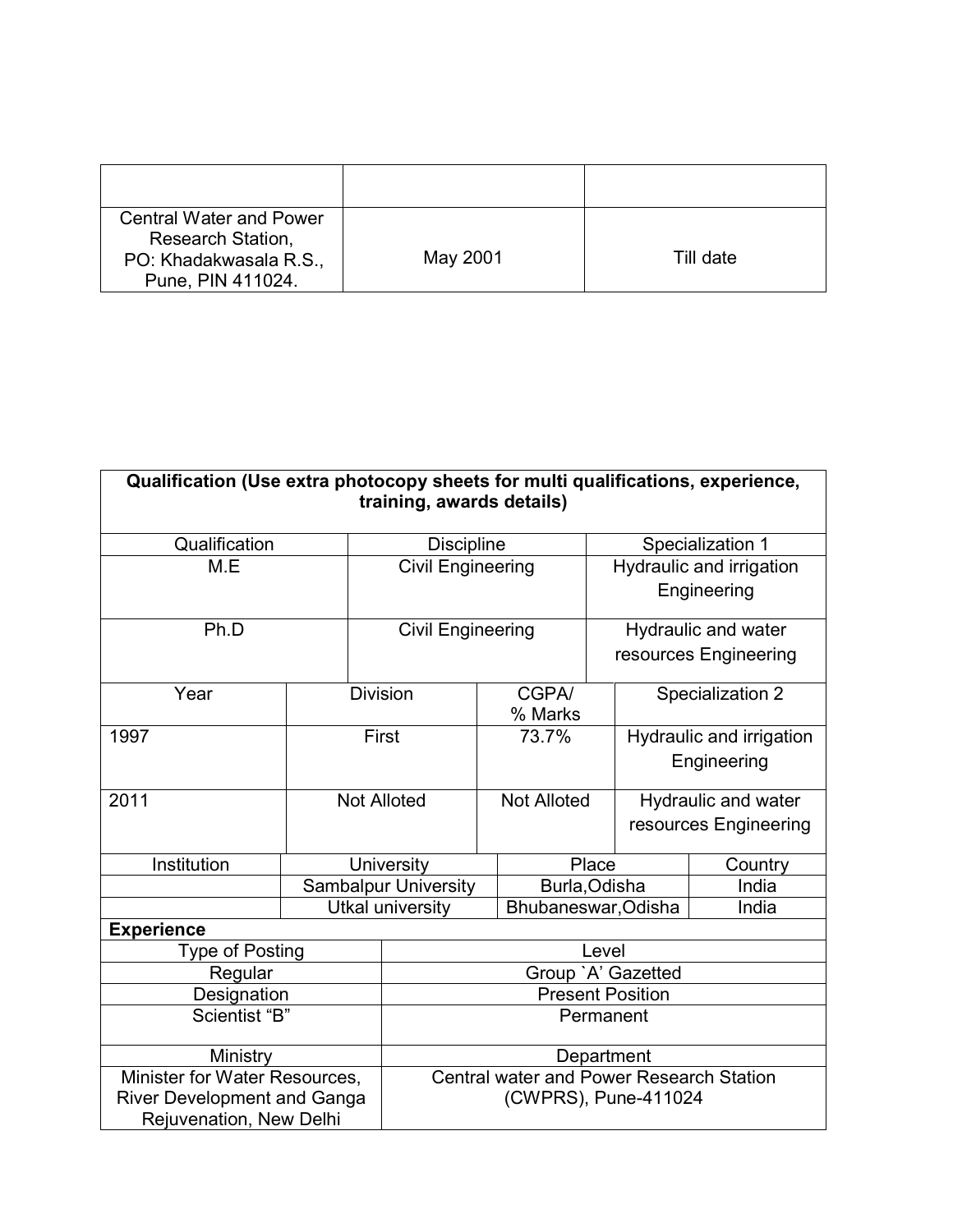| Office                             |                             |                      |                                  |                      | Place                     |                            |           |                                  |                                                                                       |  |  |
|------------------------------------|-----------------------------|----------------------|----------------------------------|----------------------|---------------------------|----------------------------|-----------|----------------------------------|---------------------------------------------------------------------------------------|--|--|
| <b>Control Structure and Water</b> |                             |                      |                                  |                      | Pune                      |                            |           |                                  |                                                                                       |  |  |
|                                    |                             |                      | <b>Conductor System Division</b> |                      |                           |                            |           |                                  |                                                                                       |  |  |
| <b>Experience Subject</b>          |                             |                      |                                  |                      | Period of Posting         |                            |           |                                  |                                                                                       |  |  |
|                                    | Major                       |                      |                                  |                      | Minor                     |                            |           | From                             | To                                                                                    |  |  |
|                                    | <b>Civil Engineering</b>    |                      |                                  |                      | <b>Hydraulic Modeling</b> |                            |           | May 2001                         | $\overline{T}$ ill date                                                               |  |  |
|                                    |                             |                      |                                  |                      | related to reservoir      |                            |           |                                  |                                                                                       |  |  |
|                                    |                             |                      |                                  |                      | appurtenant structures    |                            |           |                                  |                                                                                       |  |  |
|                                    |                             |                      |                                  |                      |                           |                            |           |                                  | Note:-Refer the Annexure to fill above Major, Minor Subjects and below given training |  |  |
|                                    |                             |                      | subject (minimum 1 week & above) |                      |                           |                            |           |                                  |                                                                                       |  |  |
| Training                           |                             |                      |                                  |                      |                           |                            |           |                                  |                                                                                       |  |  |
| <b>Training Year</b>               |                             |                      |                                  | <b>Training Name</b> |                           |                            |           | <b>Training Subject</b>          |                                                                                       |  |  |
|                                    |                             |                      |                                  | <b>NIL</b>           |                           |                            |           |                                  |                                                                                       |  |  |
|                                    |                             |                      |                                  |                      |                           |                            |           |                                  |                                                                                       |  |  |
|                                    | Level                       |                      | Institute Name, Place            |                      |                           | <b>Field Visit</b>         |           | <b>Field Visit Place (within</b> |                                                                                       |  |  |
|                                    |                             |                      |                                  |                      |                           | Country                    |           | India)                           |                                                                                       |  |  |
|                                    |                             |                      |                                  |                      |                           |                            |           |                                  |                                                                                       |  |  |
|                                    |                             |                      |                                  | <b>NIL</b>           |                           |                            |           |                                  |                                                                                       |  |  |
|                                    | <b>Sponsoring Authority</b> |                      |                                  | Period of Training   |                           | Duration                   |           | <b>Result</b>                    |                                                                                       |  |  |
|                                    |                             |                      | From                             |                      | To                        |                            | in Weeks) | Qualified                        |                                                                                       |  |  |
|                                    |                             |                      |                                  |                      |                           |                            |           |                                  | <b>Not Qualified</b>                                                                  |  |  |
|                                    |                             |                      | <b>NIL</b>                       |                      |                           |                            |           |                                  |                                                                                       |  |  |
|                                    |                             |                      |                                  |                      |                           |                            |           |                                  |                                                                                       |  |  |
|                                    | <b>Awards/Publications</b>  |                      |                                  |                      |                           |                            |           |                                  |                                                                                       |  |  |
|                                    |                             |                      |                                  |                      |                           |                            |           |                                  |                                                                                       |  |  |
|                                    |                             | Type of Activity:    |                                  |                      | Academic                  |                            |           | Non Academic                     |                                                                                       |  |  |
|                                    |                             | <b>Activity Area</b> |                                  |                      | <b>Activity Subject</b>   |                            |           | <b>Activity Title</b>            |                                                                                       |  |  |
|                                    | Research work               |                      |                                  |                      | Hydraulic and water       |                            |           |                                  |                                                                                       |  |  |
|                                    |                             |                      |                                  |                      | resources Engineering     |                            |           |                                  |                                                                                       |  |  |
| Day                                |                             | Month                | Year                             |                      |                           | Activity                   |           | Level                            |                                                                                       |  |  |
|                                    |                             |                      |                                  |                      |                           | <b>Description/Remarks</b> |           |                                  |                                                                                       |  |  |
|                                    | October                     |                      |                                  | 2003                 |                           | Publication                |           |                                  | International                                                                         |  |  |
|                                    | December                    |                      | 2009                             |                      |                           | publication                |           |                                  | National                                                                              |  |  |
|                                    |                             | December             | 2010                             |                      |                           | publication                |           | National                         |                                                                                       |  |  |
|                                    |                             | January              | 2014                             |                      |                           | Publication                |           | International                    |                                                                                       |  |  |
|                                    |                             | January              | 2015                             |                      | Publication               |                            |           | International                    |                                                                                       |  |  |

- Note: (i) Concerned CCS Officer is responsible for the correctness of information sent through ER Sheet proforma.
	- (ii) Subject to verification by the concerned administrative authorities.